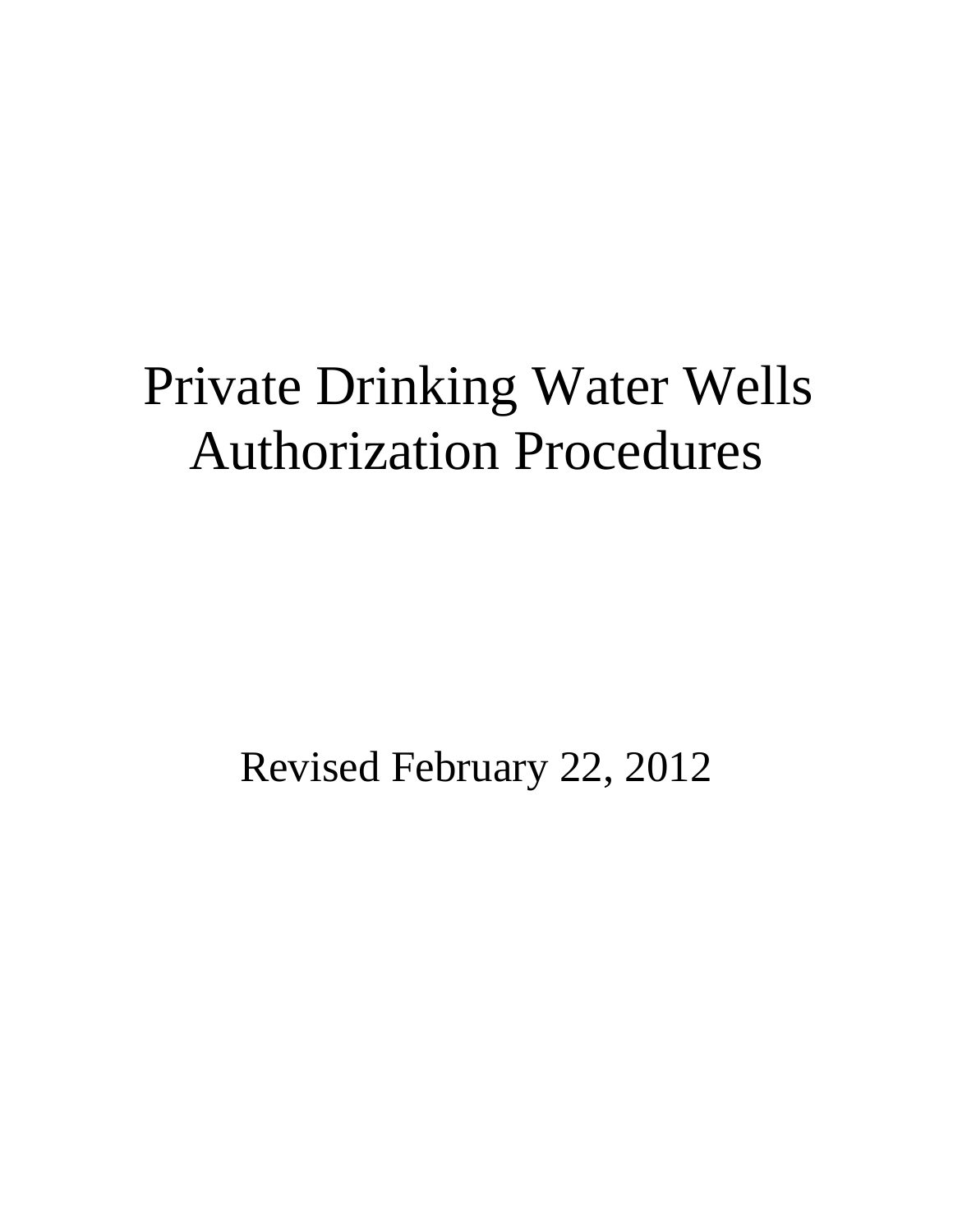# Environmental Health Section, On-Site Water Branch

#### **APPLICANT INSTRUCTIONS AND INFORMATION**  Preliminary Activities, Field Practice and Review, and Application (pages 4, 5, and 7)

The applicant shall complete the "Preliminary Activities" checklist, the "Field Practice and Review" checklist, and the "Application for Delegation of Authority", and send them to EH Section's Office of Education and Training (OET). Additionally, the applicant should submit a digital photograph for authorization identification cards to the OET, unless he or she is already authorized to administer another program. Hard copy photographs will not be accepted.

Checklists and applications may be sent by facsimile transmission to (919) 845-3972 or mailed to the below address:

#### ENVIRONMENTAL HEALTH SECTION Office of EDUCATION & TRAINING 1632 MAIL SERVICE CENTER RALEIGH NC 27699-16302

Affidavits, when applicable, must be sent to the Regional Well Specialist.

OET will notify the Regional Well Specialist after processing the "Preliminary Activities" checklist, the "Field Practice and Review" checklist, and the application. The Regional Well Specialist will coordinate with the applicant for completing the "Competency Assessment Process."

#### Competency Assessment Process

- I. Field Evaluation The applicant shall demonstrate competency and knowledge in these tasks to the DEH Regional Well Specialist:
- Well construction and repair permitting
- Well construction field investigations
- Well grouting inspections
- Well head completion inspections
- Well water sampling
- Maintenance of well program records

Demonstrated competency in these tasks is not necessary for an applicant who has well program experience from July 01, 2005 to January 01, 2007. In this case, the applicant's experience must be documented with an affidavit, as included with these authorization procedures, and submitted to the Regional Well Specialist.

II. Written Examination The applicant must pass a written exam with a minimum score of 70 percent. Successful exam completion is required of all applicants.

After successful completion of the Competency Assessment Process, the Regional Well Specialist will notify OET that the applicant has satisfied all requirements for authorization.

### **APPLICANT INSTRUCTIONS AND INFORMATION (CONTINUED)**

#### Delegation of Authority

After receiving the completed "Preliminary Activities" checklist, the "Field Practice and Review" checklist, the application, photograph (if needed), and the Regional Well Specialist's recommendation, a letter from the State Environmental Health Director will be sent to the applicant approving or denying the request for authorization. An Identification Card will be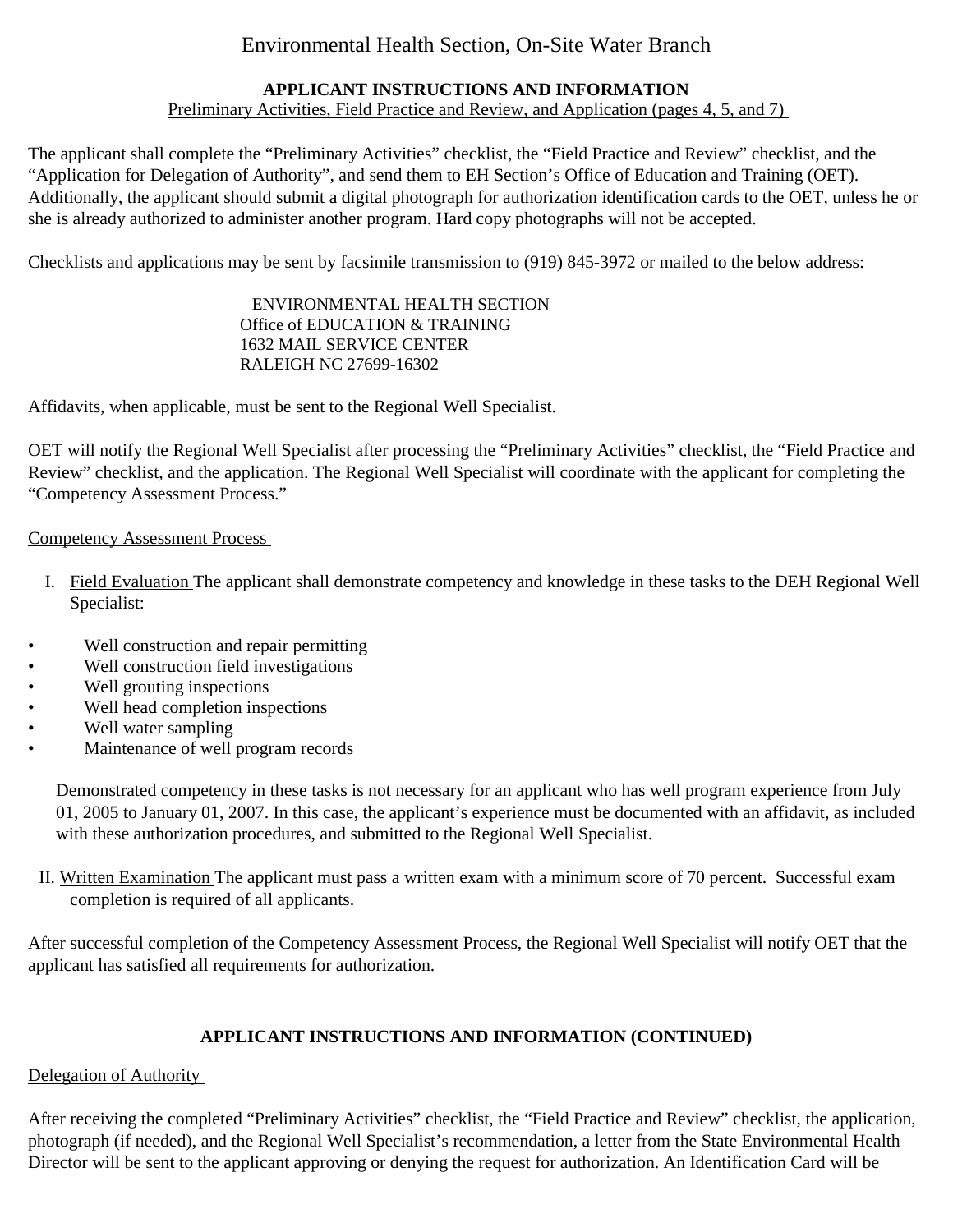included with the letter, and must be carried by the authorized agent while on duty. Additionally, the Identification Card is the property the Environmental Health Section and must be immediately returned by the authorized agent to the Section, when he or she is no longer employed with a local health department. The applicant may begin enforcing laws and rules when the letter of authorization is received.

## Change of Employment

If an authorized agent becomes employed in another county health department, he or she must complete and submit a new "Application for Delegation of Authority" to apply for authorization for that county.

## **PRELIMINARY ACTIVITIES (To be initialed by applicant's supervisor)**

Initial/Date Completed

**1.** The applicant has successfully completed the Centralized Intern Training by the Environmental Health Section, DHHS. Or, the applicant has successfully completed a State of Practice well course or the Centralized Intern Training (well portion), if he or she has been involved with a well program, between January 01, 2007 and July 01, 2008.

**2.** The local health department has trained the applicant to keep daily records of time and activities, and to use forms properly.

**3.** The supervisor has assigned the applicant to an authorized environmental health specialist in the department for practice of skills and knowledge in the following specific areas:

- Laws, rules, policies, and forms
- Well construction and repair permits
- Well construction and abandonment procedures
- Well sampling procedures

If no authorized environmental health specialist is available in the intern's department, the Regional Well Specialist shall assist the county with finding an alternate location for this training. Local health directors of cross-training health departments will be involved in the coordination of training time and location.

**4.** The health department has supplied the applicant with the necessary equipment to enforce the laws and rules and ensure that the applicant is familiar with the use of all equipment.

Performance of "Preliminary Activities" tasks is not necessary for an applicant who is already authorized or has county well program experience from July 01, 2005 to January 01, 2007. In this case, the supervisor shall initial "Preliminary Activities" items #1 through #4 (above) and then document the applicant's experience with an affidavit, which is included with these authorization procedures. After completion, the "Preliminary Activities" checklist, along with the "Field Practice and Review" checklist should be sent to EH Section's Office of Education and Training, in accordance with the "Applicant Instructions and Information" on page 2. However, the affidavit (if applicable) should be sent to the Regional Well Specialist.

| Printed name of applicant: |  |
|----------------------------|--|
|                            |  |
| Printed name of county:    |  |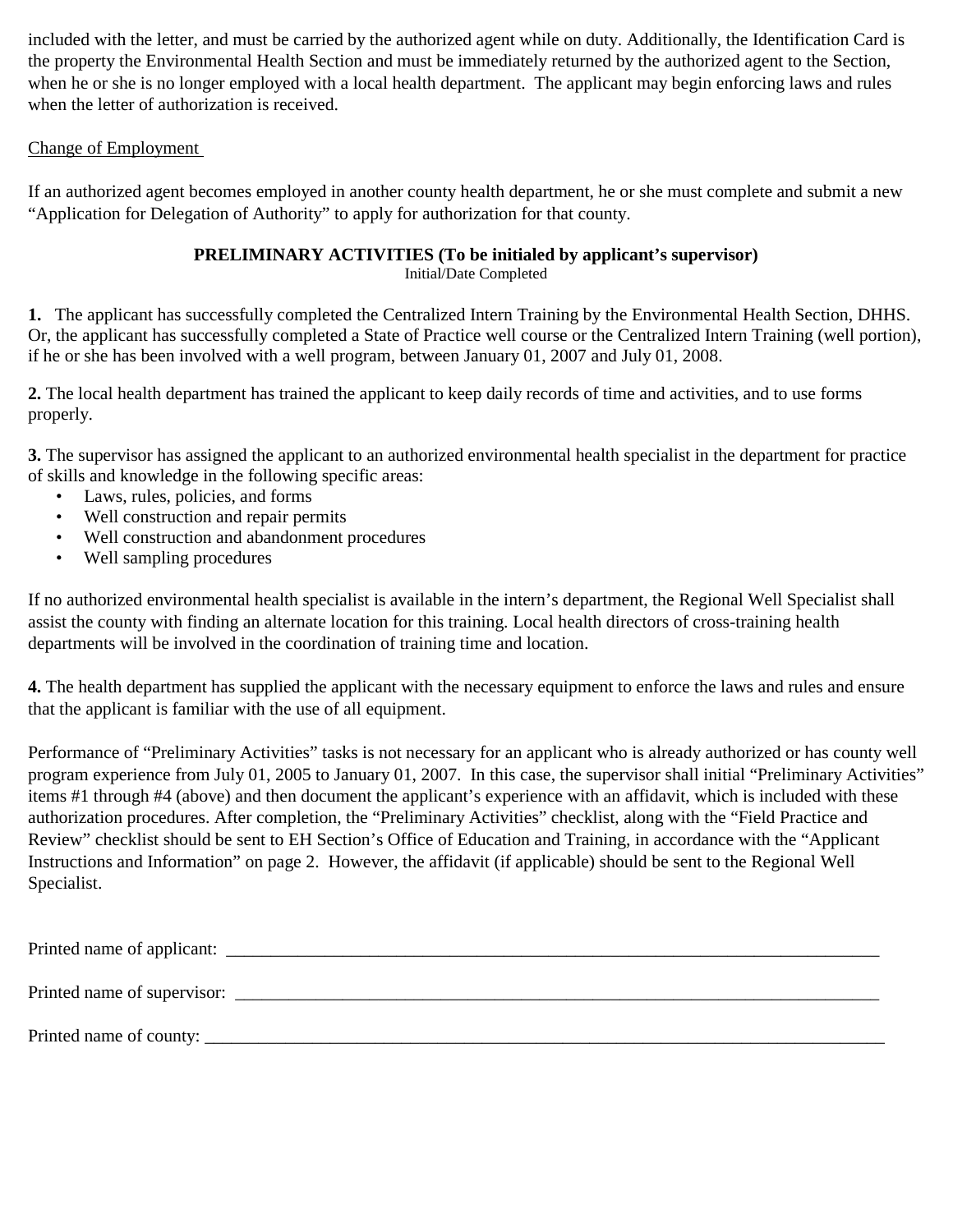#### **FIELD PRACTICE and REVIEW**

**(Tasks are to be initialed by applicant and supervisor, when completed)** 

Initials/Date Completed

**1.** The applicant has properly completed 10 well construction and/or repair permits, in accordance with 15A NCAC 02C .0303 and .0304.

**\_\_\_\_\_\_\_\_2.** The applicant has properly completed 10 well construction field investigations, in accordance with 15A NCAC  $\overline{02C}$  .0303 and .0304.

**3.** The applicant has properly completed 10 well grouting inspections, in accordance with 15A NCAC 02C .0305 and .0306.

**\_\_\_\_\_\_\_\_\_4.** The applicant has properly completed 10 well head completion inspections, in accordance with 15A NCAC  $02C_0$   $0306$ .

**5**. The applicant has properly collected 10 well water samples, from any type of well, in accordance with 15A NCAC 18A .3802. .3803, .3804, and .3805.

**6.** The applicant properly maintained records associated with Field Practice and Review items #1 through #5 in accordance with 15A NCAC 02C .0307 and has provided records or copies of records at the request of the supervisor or Regional Well Specialist.

If the "Field Practice and Review" items cannot be completed in the applicant's county, the Regional Well Specialist shall assist the applicant with finding an alternate location. The health directors of all involved health departments shall assist in the coordination of training times and locations.

Performance of "Field Practice and Review" tasks is not necessary for an applicant who is already authorized or has county well program experience from July 01, 2005 to January 01, 2007. In this case, the supervisor shall initial "Field Practice and Review" items #1 through #6 (above) and will also need to document the applicant's experience with an affidavit, which is included with these authorization procedures.

After completion, the "Field Practice and Review" checklist, along with the "Preliminary Activities" checklist should be sent to EH Section's Office of Education and Training, in accordance with the "Applicant Instructions and Information" on page 2. However, the affidavit (if applicable) should be sent to the Regional Well Specialist.

Printed Name of Supervisor: \_\_\_\_\_\_\_\_\_\_\_\_\_\_\_\_\_\_\_\_\_\_\_\_\_\_\_\_\_\_\_\_\_\_\_\_\_\_\_\_\_\_\_\_\_\_\_\_\_\_\_\_\_\_\_\_\_\_\_\_\_\_\_\_\_\_\_\_\_\_\_\_

Printed Name of County: \_\_\_\_\_\_\_\_\_\_\_\_\_\_\_\_\_\_\_\_\_\_\_\_\_\_\_\_\_\_\_\_\_\_\_\_\_\_\_\_\_\_\_\_\_\_\_\_\_\_\_\_\_\_\_\_\_\_\_\_\_\_\_\_\_\_\_\_\_\_\_\_\_\_\_\_

Printed Name of Applicant: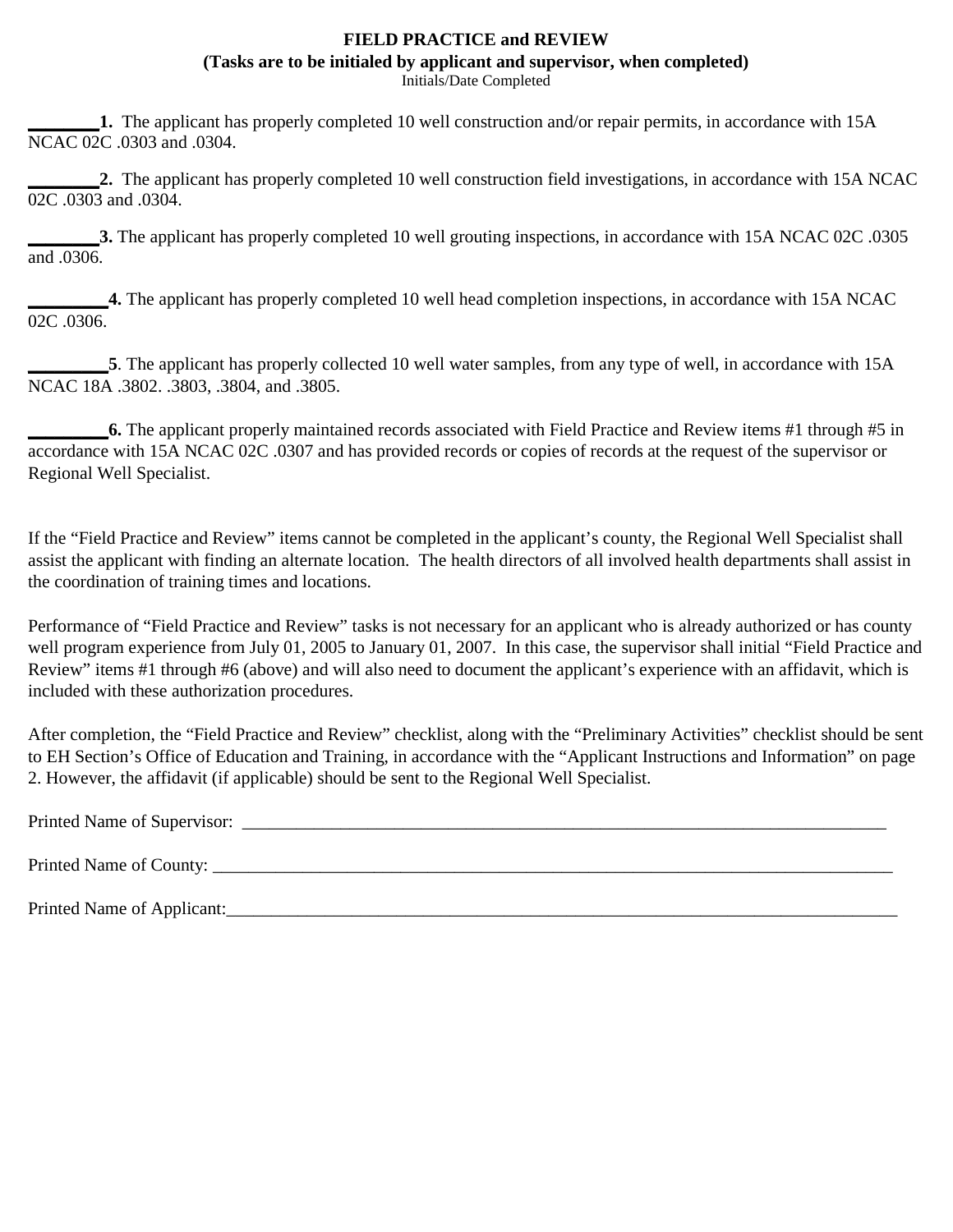## **PRIVATE WATER SUPPLY WELL PROGRAM EXPERIENCE AFFIDAVIT**

| below listed applicant for Private Drinking Water Wells Authorization.       |                                                                                                                                                |  |  |  |  |  |  |
|------------------------------------------------------------------------------|------------------------------------------------------------------------------------------------------------------------------------------------|--|--|--|--|--|--|
| My contact information is as follows:                                        |                                                                                                                                                |  |  |  |  |  |  |
|                                                                              |                                                                                                                                                |  |  |  |  |  |  |
|                                                                              |                                                                                                                                                |  |  |  |  |  |  |
|                                                                              |                                                                                                                                                |  |  |  |  |  |  |
|                                                                              | I hereby certify that I am qualified to give this reference based on the following (check one that applies). I:                                |  |  |  |  |  |  |
| $\Box$<br>in a county well program established on or before January 1, 2007. | □ previously supervised the applicant, since July 1, 2005, at which time the applicant was actively involved                                   |  |  |  |  |  |  |
|                                                                              |                                                                                                                                                |  |  |  |  |  |  |
| January 1, 2007.                                                             | OR; $\Box$ currently supervise the applicant who has been actively involved in a county well program on or before                              |  |  |  |  |  |  |
|                                                                              |                                                                                                                                                |  |  |  |  |  |  |
|                                                                              |                                                                                                                                                |  |  |  |  |  |  |
| DATE & Signature of Person Acknowledging Applicant's Experience              |                                                                                                                                                |  |  |  |  |  |  |
|                                                                              | I certify that the following person(s) appeared before me this day, each acknowledging to me that he or she signed the                         |  |  |  |  |  |  |
|                                                                              |                                                                                                                                                |  |  |  |  |  |  |
|                                                                              | Printed Name of Notary<br><u> Alexandria de la contrada de la contrada de la contrada de la contrada de la contrada de la contrada de la c</u> |  |  |  |  |  |  |
| My Commission Expires:                                                       |                                                                                                                                                |  |  |  |  |  |  |